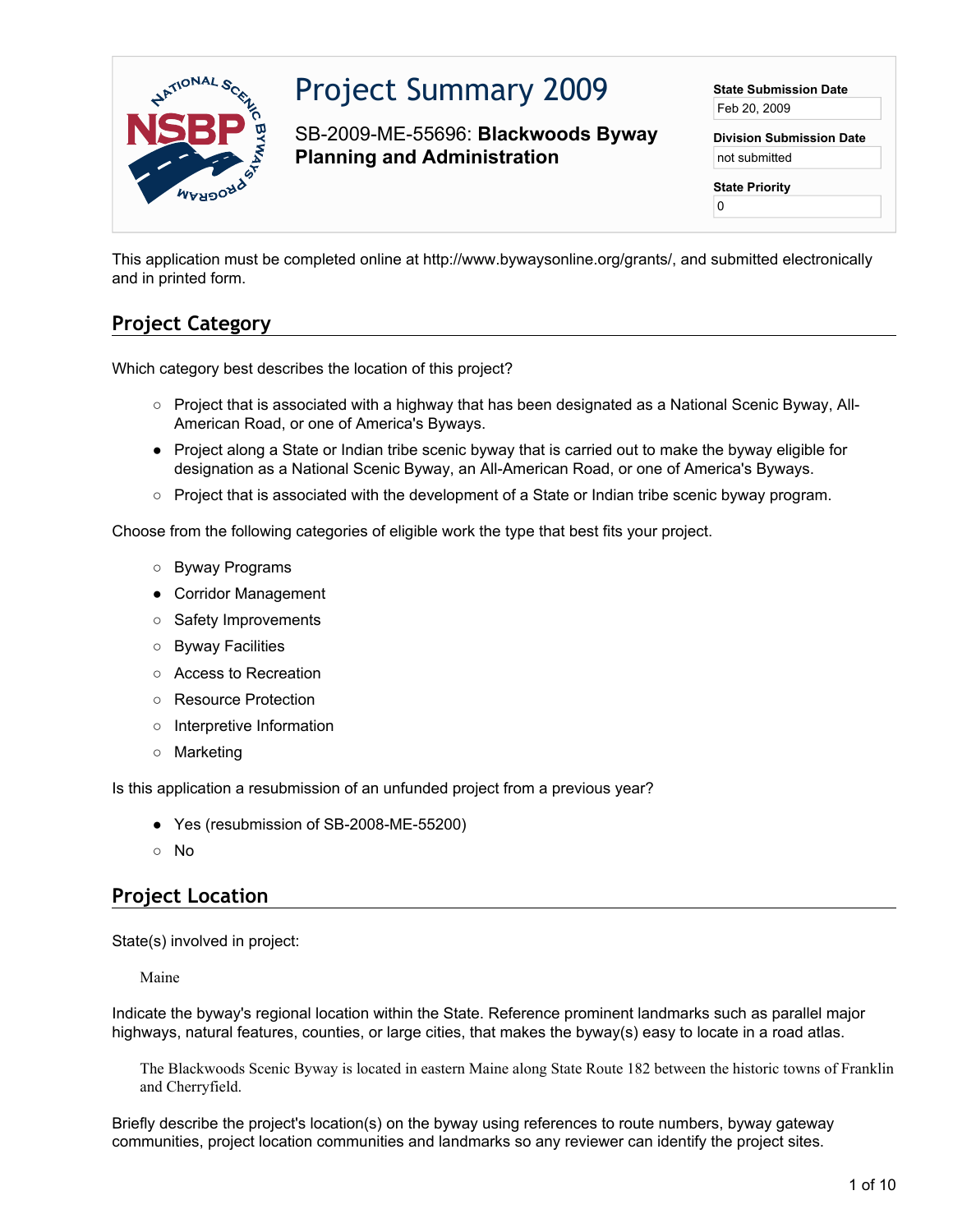The proposal implements the Corridor Management Plan adopted by the host communities and the State of Maine in August, 2005, affecting the entire byway. The Corridor Management Plan and other byway information is available at www.blackwoodsbyway.org.

#### **Associated Byways**

|           | <b>State   Byway Name</b> |  |
|-----------|---------------------------|--|
| <b>ME</b> | Blackwoods Byway          |  |

Is this project consistent with the Corridor Management Plan(s) for the byway(s) involved?

- Yes
- No / CMP not available

#### **Congressional Districts**

|    | State   District   Representative (at time of application) |  |
|----|------------------------------------------------------------|--|
| ME | Michaud, Michael H.                                        |  |

## **Abstract**

#### **Project Description**

Complete the sentence "This project will..." before adding remaining information.

This project will implement the Corridor Management Plan adopted by the host communities and signed by the State of Maine in August, 2005. This plan highlights scenic, historic, geological and recreational assets located on this unique road first designated as a scenic byway by the state of Maine in 1971. The Corridor Management Plan is available online at www.blackwoodsbyway.org. This first corridor management plan identifies goal, objectives and strategies for byway promotion, preservation, education and safety.

## **Byway Benefits**

Complete the sentence "This project benefits the byway traveler by..." before adding remaining information.

This project benefits the byway traveler by organizing and supporting local byway advocates to promote and preserve the unique and largely undiscovered assets along this byway. Funding will support significant improvements in the fledgling website www.blackwoodsbyway.org, production of a byway map brochure, planning and administration for projects along the byway and local organizing for byway litter control, graffiti removal and other visitor-friendly byway priorities.

#### **Narrative**

#### **Project Summary**

Completely describe all the major elements of your proposed project in a concise but complete summary.

Work Plan for FY 2008-2009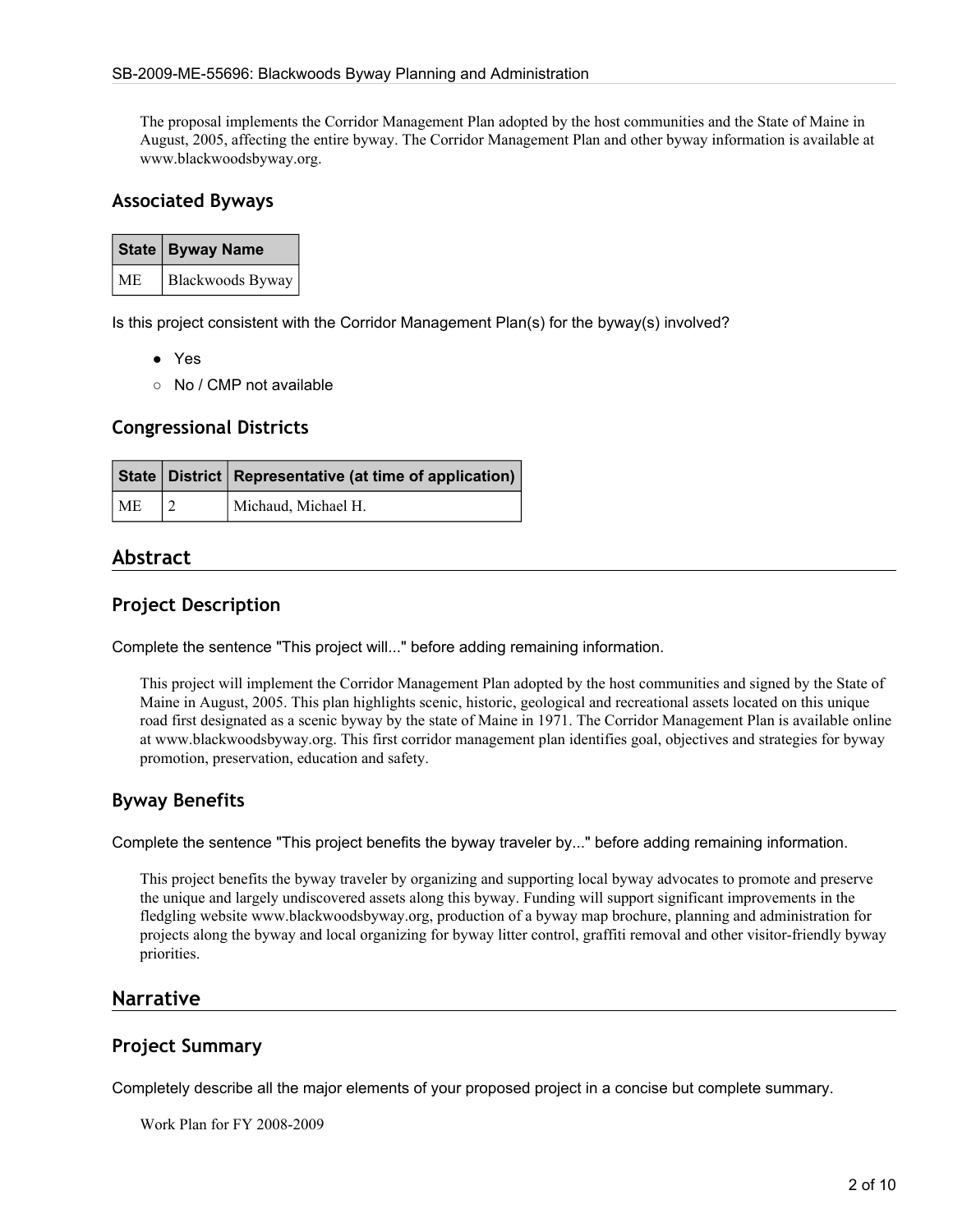The Blackwoods byway has become a confluence of pro-conservation and pro-visitation forces in this small part of Eastern Maine has generated a lot of excitement. Local entrepreneurs are exploring new opportunities in what has been a very tough economy for many yeas. We anticipate that 2009 and 2010 will require higher levels of coordination than in past years. This coordination will take place on several levels:

- 1. Consistent monthly coordinating meetings of the Byway Corridor Committee: including representation of the towns, the Department of Transportation, Department of Conservation, Land Use Regulation Commission, USDA Rural Conservation and Development and regional planning commissions. We are in the process of seeking an extension for this byway to include the Town of Franklin and to cross the balance of Cherryfield. The extension would engage the town of Franklin to a greater extent than in the past.
- 2. Project construction planning and administration: work during this time period is expected to include improvements to lake access, hiking trail planning, construction and management, addition of visitor amenities and coordination with privately funded initiatives. The Maine Bureau of Parks and Lands is an active partner in our effort to establish a system of overnight backpacking and water trails that parallel the byway. New points of access and amenities are under discussion now.
- 3. Visitor information and education: this byway has many remarkable assets that are overlooked by motorists as they pass through. We need to increase the amount and quality of information and interpretation along the byway. Funds from this grant will help us to move ahead on planning and implementation of informational programs, both through the Blackwoods website, printed materials and interpretive stations.
- 4. Protection of scenic assets: A conference on Scenic Viewshed Preservation was convened in March 2007. This conference launched new initiatives along Maine's byways to open scenic vistas that have been blocked by tree growth as well as protect vistas through better land use planning.

## **Benefit to Byway Traveler**

Describe how the proposed project will benefit a byway traveler, add to their travel experience or fulfill an important objective of your CMP.

Byway travelers are already benefiting from activation of this long dormant byway. Partners from local, regional and state government are working together to improve conditions along the road.

The Maine Department of Transportation pushed this byway forward and resurfaced the entire byway in 2007. This project improved safety and comfort for travelers and partially opened some scenic views.

The center piece Tunk Lake boat launch area has expanded parking and will soon have a new privy facility. Trail planners are working now to identify routes from this facility to the network of trails crossing Tunk, Catherines, Black and Schoodic Mountains.

A big landmark will be set in 2009 with the opening of the Down East Sunrise trail that crosses the byway in Franklin and again in Cherryfield. This multi-use trail creates new opportunities for tourism and outdoor recreation.

The direct benefits to travelers will be most evident in the educational materials that we provide through our website, www.blackwoodsbyway.org, and through state tourism information and in printed maps and brochures.

This funding provides support for local staff to organize community support for the byway, provide area residents and visitors with educational information about the Blackwoods Scenic Byway and fund travel of corridor committee members to state and regional Scenic Byway conferences and workshops.

Indirect benefits arise out of the improvements that we are making to the byway with an activated and organized base of citizens, regional and state representatives.

Our dual goals of promoting preservation and visitation require planning and management. Efforts in the coming year will include coordinating an increasingly complex mix of users, including cars, RVs, ATVs, snowmobiles, bicycles, boats and hikers. As we improve trails that cross and in some cases run parallel to the byway, we will be working to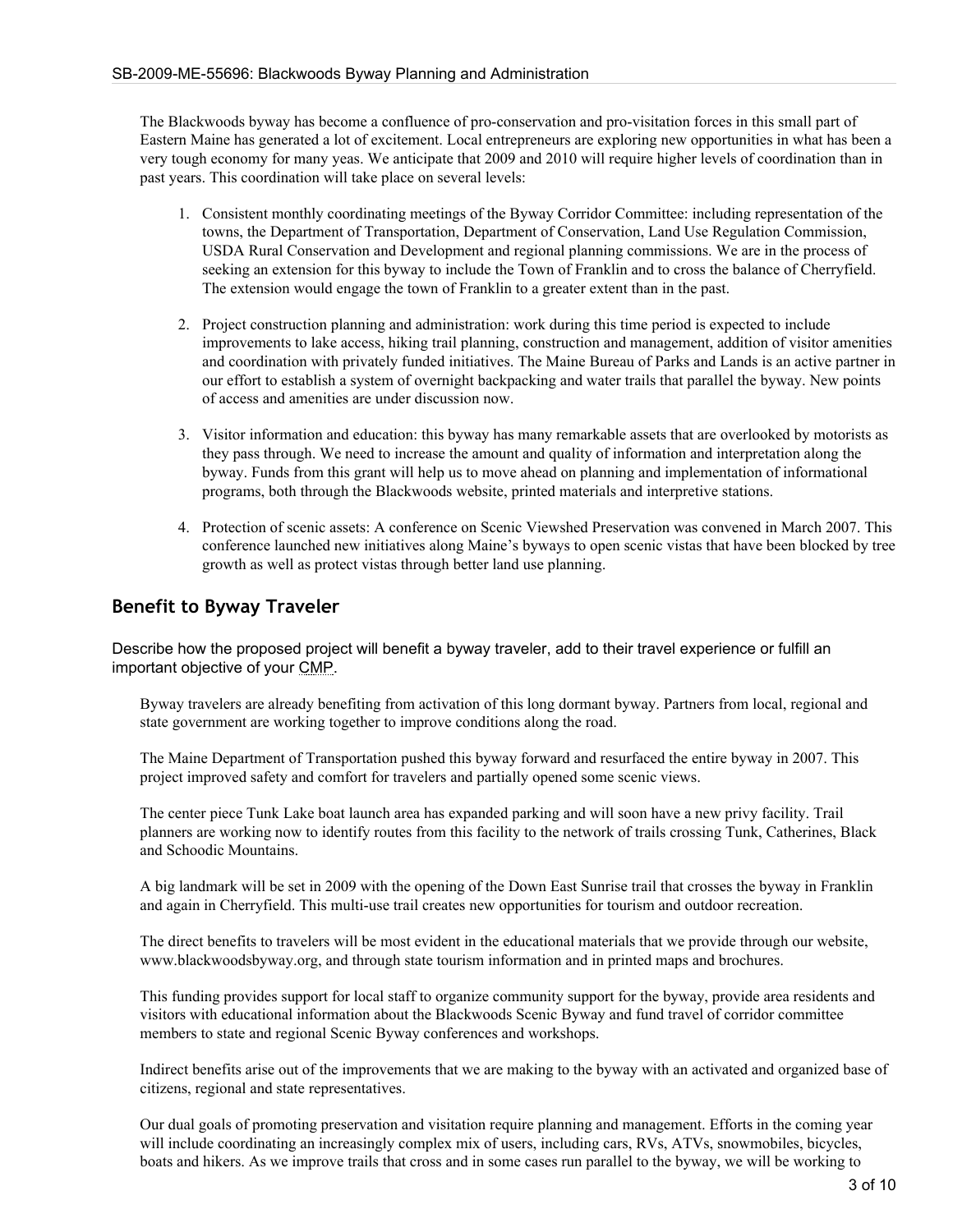segment our visitors, providing ATV's with multi-use trails and providing hikers and paddlers with quiet places to recreate. Failure to implement this transportation network in coordination with the byway may dampen visitors experiences and harm the environment.

### **Prior Projects**

Describe any relationship between this project and previously funded National Scenic Byways Program grant projects. In addition, discuss how the proposed work relates to any multi-year work plan byway leaders have developed.

This project carries on work funded in the 2006 Blackwoods Scenic Byway Planning and Management grant.

## **Project Coordinator**

Please provide contact information for a person responsible for this project.

- Name: James Henry Fisher
- Title: Senior Planner
- Organization: Hancock County Planning Commission
	- Address: 395 State Street Ellsworth, ME 04605
		- Phone: (207) 667-7131
		- Fax: (207) 667-2099
		- E-mail: jfisher@hcpcme.org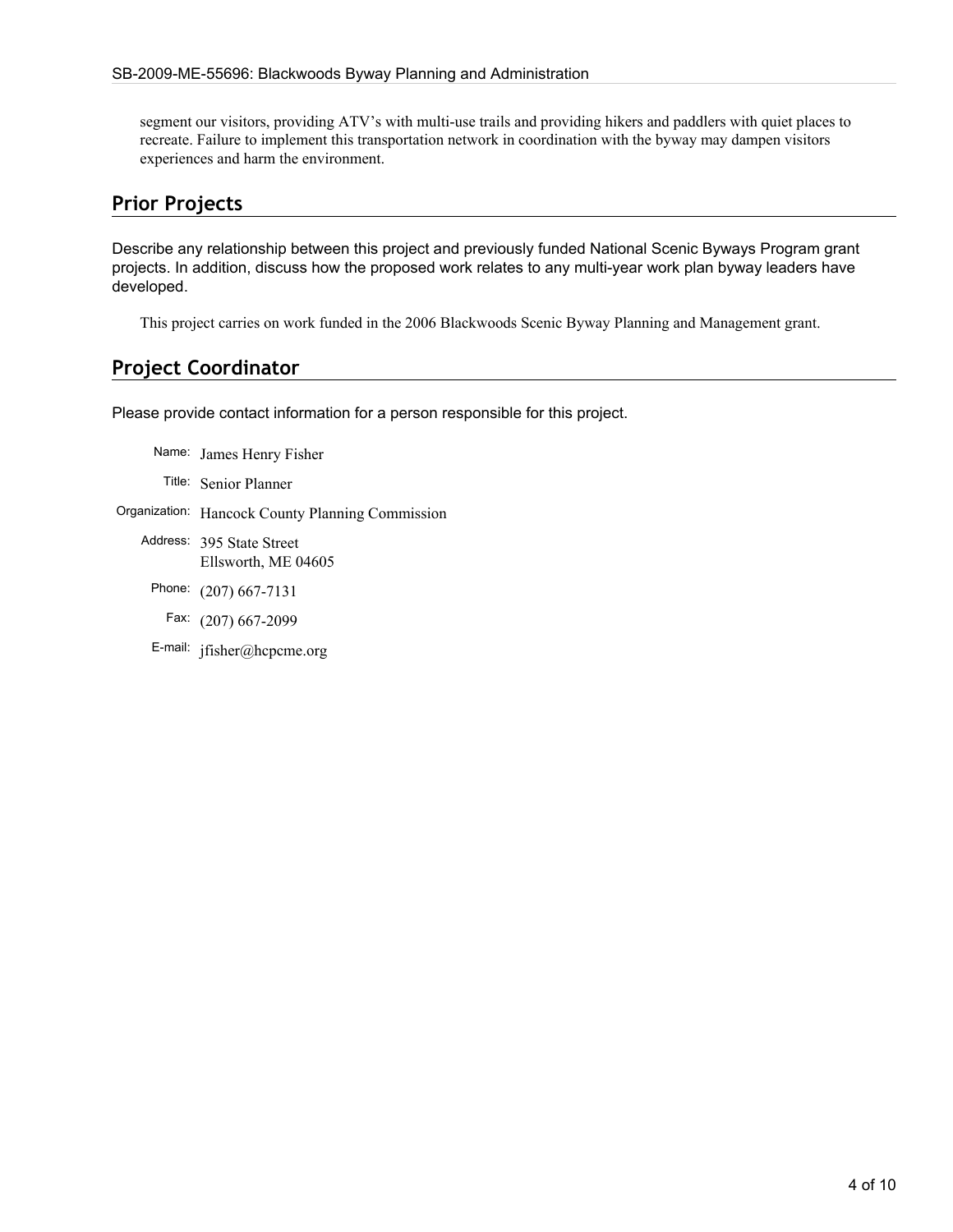## **Work Plan**

| <b>Milestone/</b><br><b>Task</b>                        | <b>Start</b><br><b>Date</b> | Duration     | <b>Responsible</b><br>Party                                | <b>Justification</b>                                                                                                                                                                                                                                                                                                                                                                                                                                                                                                                                                                                                                                                                                                                                                                                                                 |
|---------------------------------------------------------|-----------------------------|--------------|------------------------------------------------------------|--------------------------------------------------------------------------------------------------------------------------------------------------------------------------------------------------------------------------------------------------------------------------------------------------------------------------------------------------------------------------------------------------------------------------------------------------------------------------------------------------------------------------------------------------------------------------------------------------------------------------------------------------------------------------------------------------------------------------------------------------------------------------------------------------------------------------------------|
| Establish<br>funding<br>agreement with<br><b>State</b>  | $AAD*$                      |              |                                                            |                                                                                                                                                                                                                                                                                                                                                                                                                                                                                                                                                                                                                                                                                                                                                                                                                                      |
| Corridor<br>Committee<br><b>Education</b> and<br>Travel | $AAD +$<br>month*           | 12<br>months | Jim Fisher,<br>Hancock<br>County<br>Planning<br>Commission | We propose to set-aside adequate funding for members of this committee to attend Eastern Maine, State of Maine and/<br>or northern New England Scenic Byways and related workshops or conferences.<br>If funds are adequate one representative might also be assisted in attending a national byways conference if any are held<br>during this grant cycle. Our committee represents local towns and several state conservation and recreation agencies.<br>This support will help them to integrate byway goals and objectives in their broader community service efforts.                                                                                                                                                                                                                                                          |
| Marketing and<br>Communications                         | $AAD +$<br>month*           | 12<br>months | Jim Fisher,<br>Hancock<br>County<br>Planning<br>Commission | The corridor committee has agreed on the need to prepare educational materials to build greater awareness of the<br>byway, increase visitation, and encourage low-impact uses. These educational initiatives will include creating small, but<br>functional visitor brochures and informational postings at a number of popular stops.<br>Funds will be used to improve and maintain the byway web pages and provide press releases to local news<br>organizations about events, including our Annual Earth Day roadside cleanup.                                                                                                                                                                                                                                                                                                    |
| Planning and<br>Administration                          | $AAD +$<br>month*           | 12<br>months | Jim Fisher,<br>Hancock<br>County<br>Planning<br>Commission | This activity keeps the wheels spinning. Support for planning and administration for the Blackwoods byway will be<br>essential as we move forward. Improvements in the past year at Tunk Lake Spring River turnout have given us a base<br>for additional interpretive and recreational planning. With the planned extension of the byway through Franklin and<br>Cherrryfield, we will be expanding the number and locations of byway meetings as well as public outreach.<br>This grant will further our effort to coordinate resources. We are excited by the opportunity to coordinate the extended<br>byway with the Down East Sunrise Trail and public reserve lands hiking trails.<br>This work will be carried out by staff from the Hancock County Planning Commission and the Washington County<br>Council of Governments. |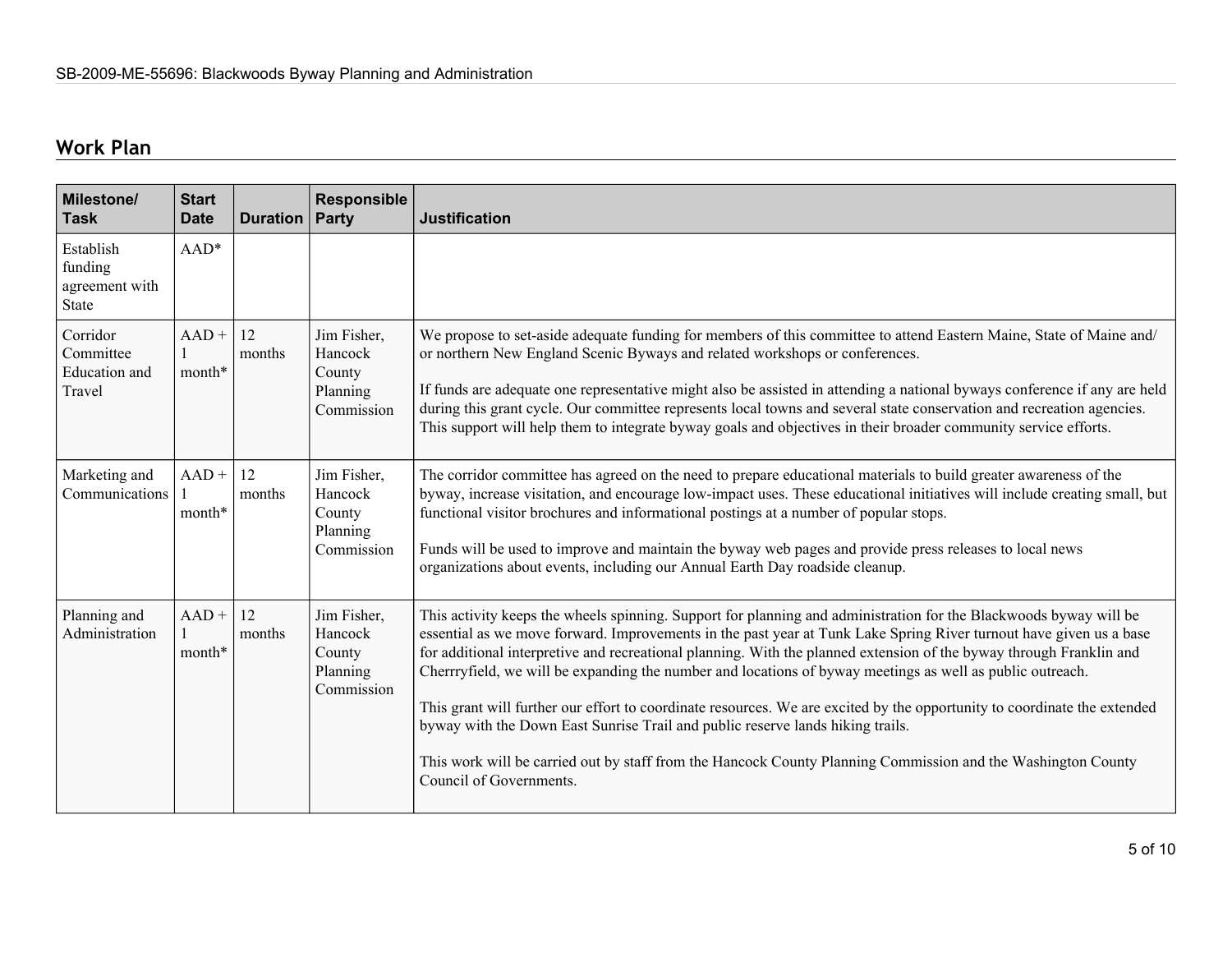\* AAD = Actual Award Date (estimated to be August 01, 2009)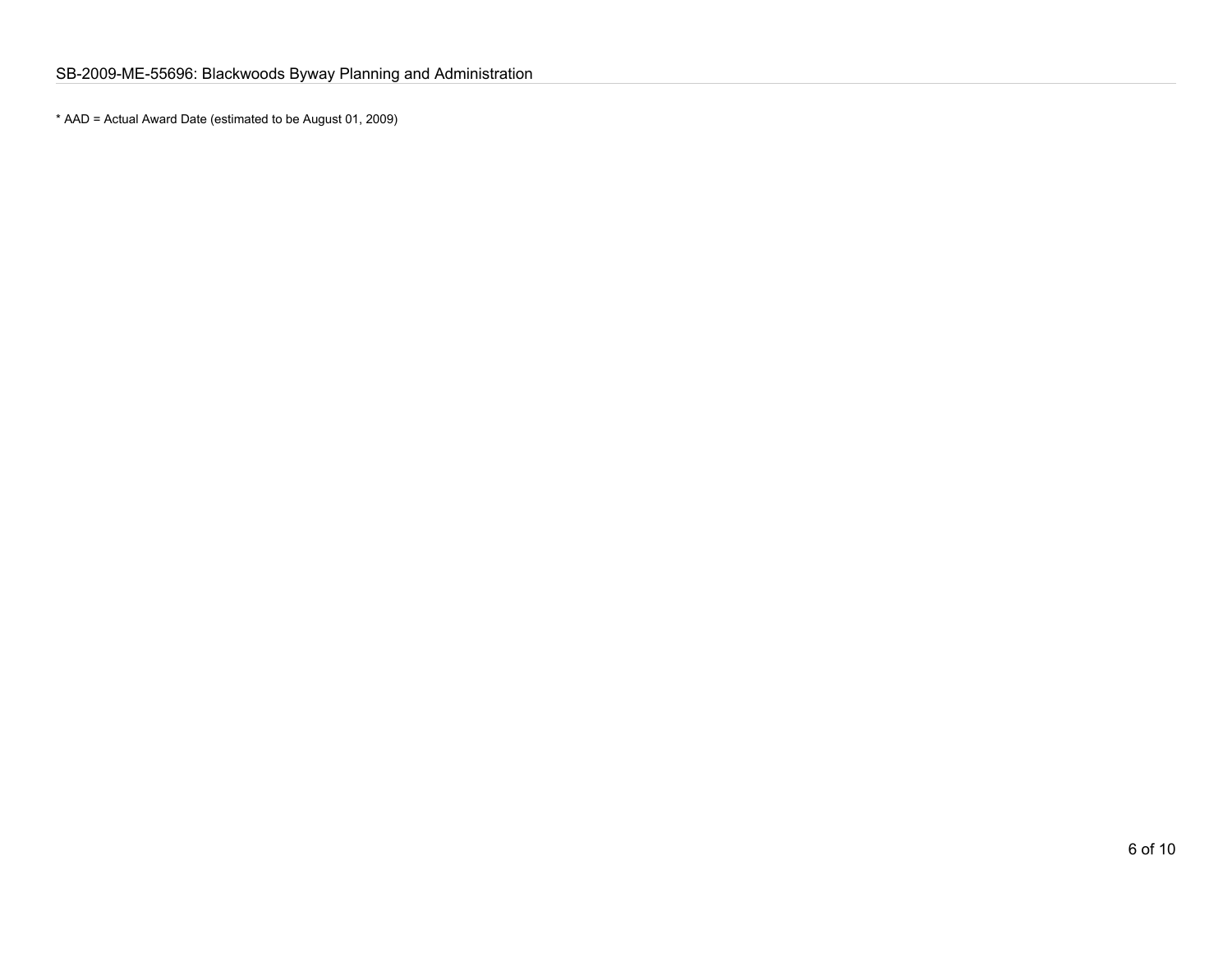## **Budget**

## **Cost Breakdown**

|              | <b>Description</b>             | <b>Total Cost</b> | Requested | <b>Match</b> |
|--------------|--------------------------------|-------------------|-----------|--------------|
|              | Planning and Administration    | 23,500            | 20,000    | 3,500        |
|              | Committee Education and Travel | 1,500             | 500       | 1,000        |
| 3.           | Marketing and Education        | 6.250             | 4.500     | 1,750        |
| <b>Total</b> |                                | \$31,250          | \$25,000  | \$6,250      |

## **Matching Funds**

| <b>Source</b>                                        | <b>Type</b>                            | <b>Description</b>                                                        | <b>Amount</b>    |
|------------------------------------------------------|----------------------------------------|---------------------------------------------------------------------------|------------------|
| Maine Department of<br>Transportation                | Cash                                   |                                                                           | 2,750            |
| Cherryfield Narraguagus<br><b>Historical Society</b> | Services (Non-state or<br>Non-federal) | Design and layout of Brochure for Cherryfield<br><b>Historic District</b> | 500 <sup>1</sup> |
| <b>Quimby Family Foundation</b>                      | Cash                                   |                                                                           | 3,000            |
| <b>Total</b>                                         |                                        |                                                                           | \$6,250          |

## **Funding Allocation**

Do the byways involved in the project cross any Federal Lands? (Check all that apply)

- Bureau of Indian Affairs
- Bureau of Land Management
- Fish and Wildlife Service
- National Park Service
- USDA Forest Service

If this project is selected for funding, please indicate your preference for carrying out the project (check one):

- FHWA allocates the funds for the project to the State DOT
- FHWA allocates the funds for the project to one of the Federal Land Management agencies marked above (provide contact information below)
- FHWA allocates the funds for the project to an Indian tribe or tribal government (provide contact information below)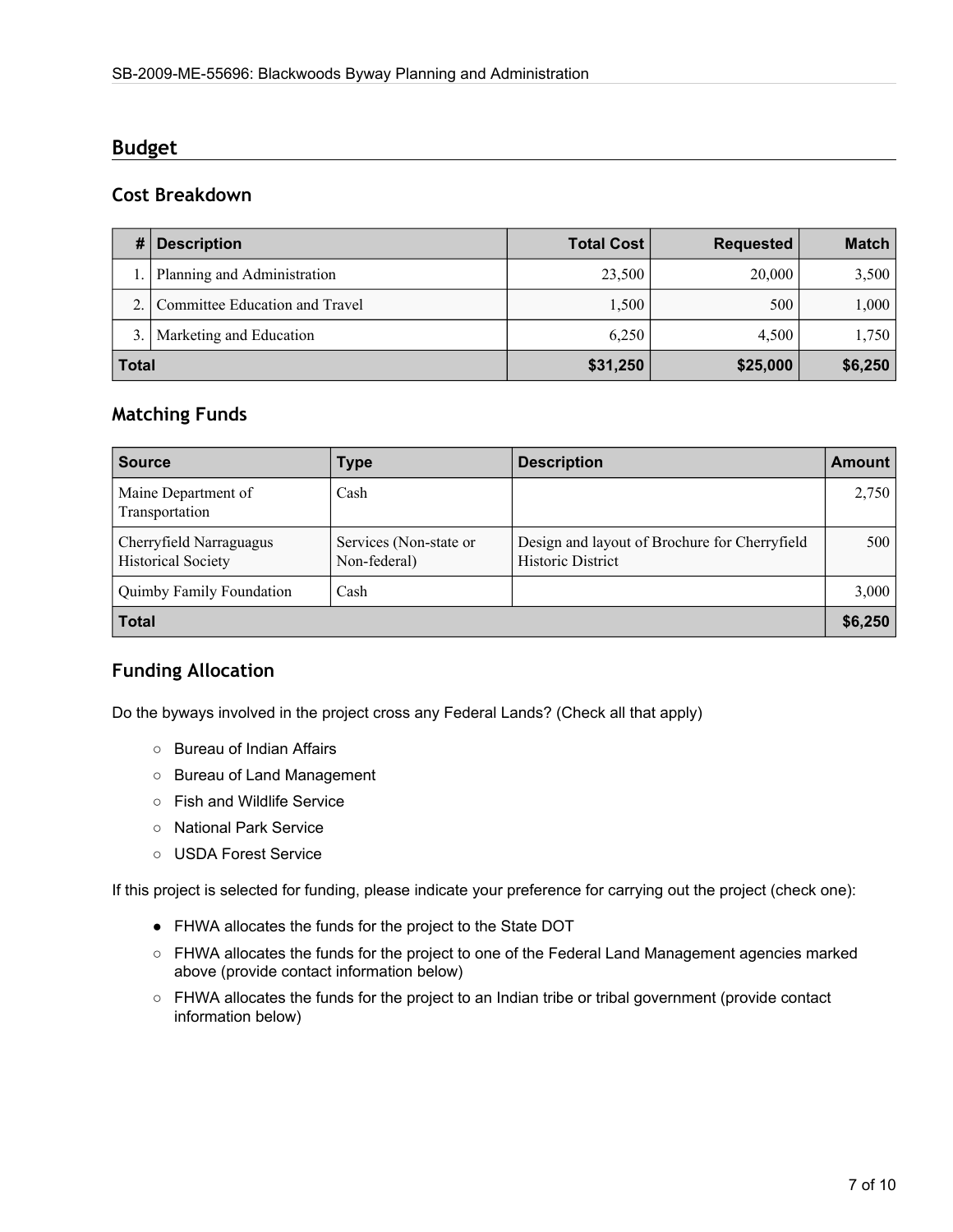If funding should be allocated to a Federal land management agency or Indian tribal organization, please provide contact information for that organization:

Name: Title: Organization: Address: Phone: Fax: E-mail:

## **Application Checklist**

The following statements are for informative purposes. Please read and check each statement.

- I understand that this is a reimbursement program funds are not available up-front.
- I have reviewed and responded to the Complete Application statements as outlined in the Grants Guidance.
- I have been in touch with the State scenic byway coordinator and have responded to recommendations or requirements of the State.
- I have verified with the State byway coordinator that this proposed project can receive authorization to proceed from the State and FHWA division before the end of the fiscal year for which the application is made.

#### **Attachments**

Use this as a checklist to verify that all attachments are provided with your printed application.



#### □ **Blackwoods Byway Overview Map**

This map indicates the location of the proposed planning and administrative activities. Detailed maps are available on request.

Digital version: [blackwoodsbywaymap.jpg](http://www.bywaysonline.org/grants/application/attachments/10806_m0fcq9fnph.jpg) (112.1 KB)



#### □ **Blackwoods Byway Goals, Objectives and Strategies**

This excerpt for the adopted Corridor Management Plan summarizes our planning and administration targets.

Digital version: [sb182goals.pdf](http://www.bywaysonline.org/grants/application/attachments/10807_68rt7o67sr.pdf) (89.4 KB)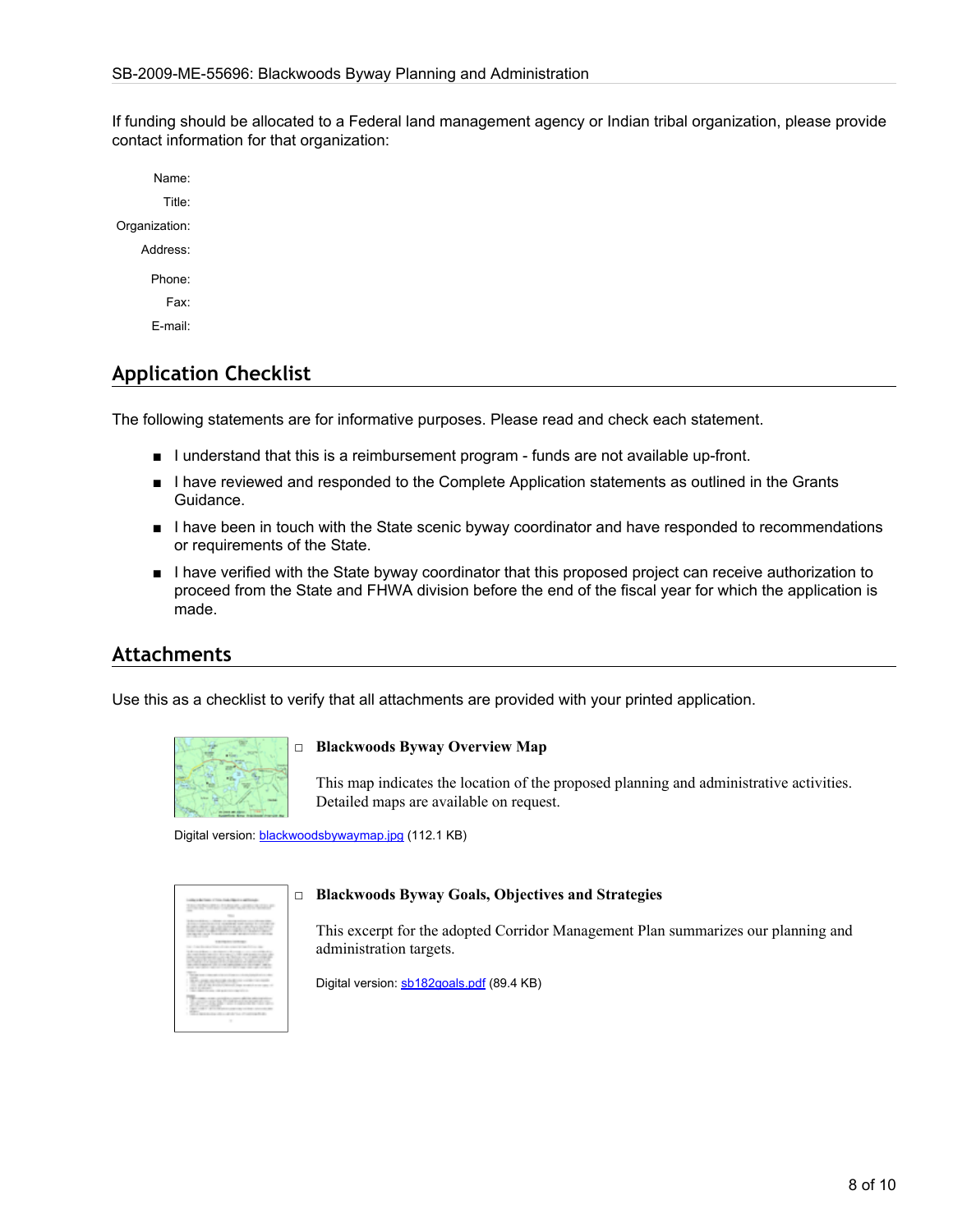| with the first state of the attack                 |                        |
|----------------------------------------------------|------------------------|
|                                                    | <b>STATE OF STREET</b> |
| <b>STATE</b>                                       |                        |
| $\sim$<br>۰                                        | $\rightarrow$          |
| ţ<br>٠                                             | ٠                      |
| and concerns.                                      | ٠                      |
| <br>۰<br>--                                        |                        |
| h.<br>--<br>--                                     | $\rightarrow$          |
| m                                                  | ١<br>٠                 |
| ٠                                                  | ۰                      |
| the company company of<br>--                       | ٠                      |
| the country of the state of the<br><b>THE</b><br>÷ | ٠<br>٠                 |
|                                                    |                        |
| ı<br>۰                                             | ٠                      |
| ---<br>٠                                           | ¢                      |
| ۱                                                  | ٠<br>٠<br>٠            |
| ٠<br><b>All All And A</b>                          | ٠<br>٦<br>٠            |
| ٠<br>٠<br>т<br>٠<br>٠<br>٠                         |                        |
| <b>SERVICE AND</b><br>÷                            |                        |
|                                                    | ٠<br>t                 |
| <b>Silver</b>                                      |                        |

#### □ **Blackwoods Byway Action Plan**

This six year plan action implements the goals and objectives adopted for the Blackwoods byway. This grant will use this document to guide activities of the committee.

Digital version: [sb182actionplan.pdf](http://www.bywaysonline.org/grants/application/attachments/10808_sfdsekmb5f.pdf) (54.5 KB)